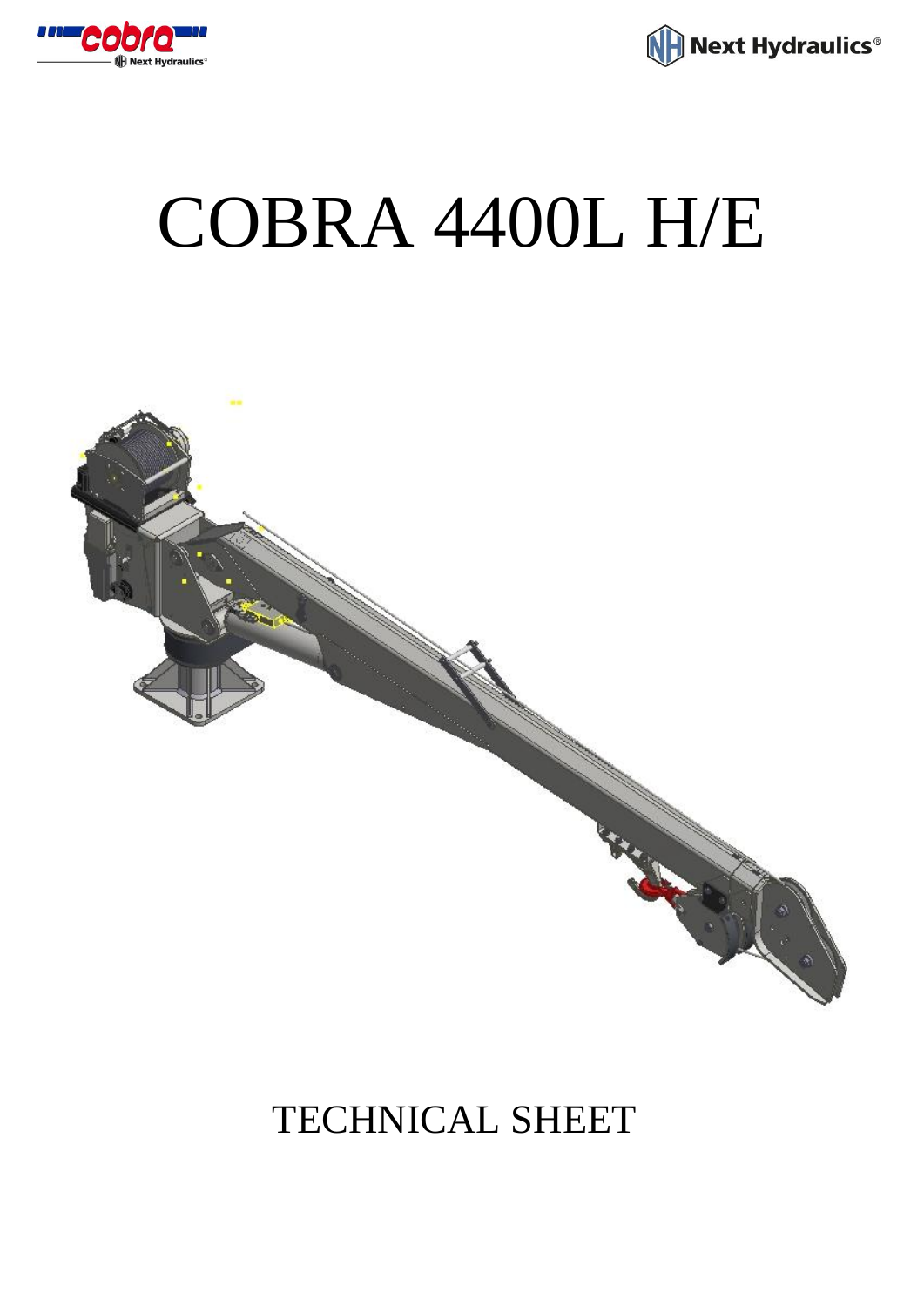





## Overall dimensions 4400L E

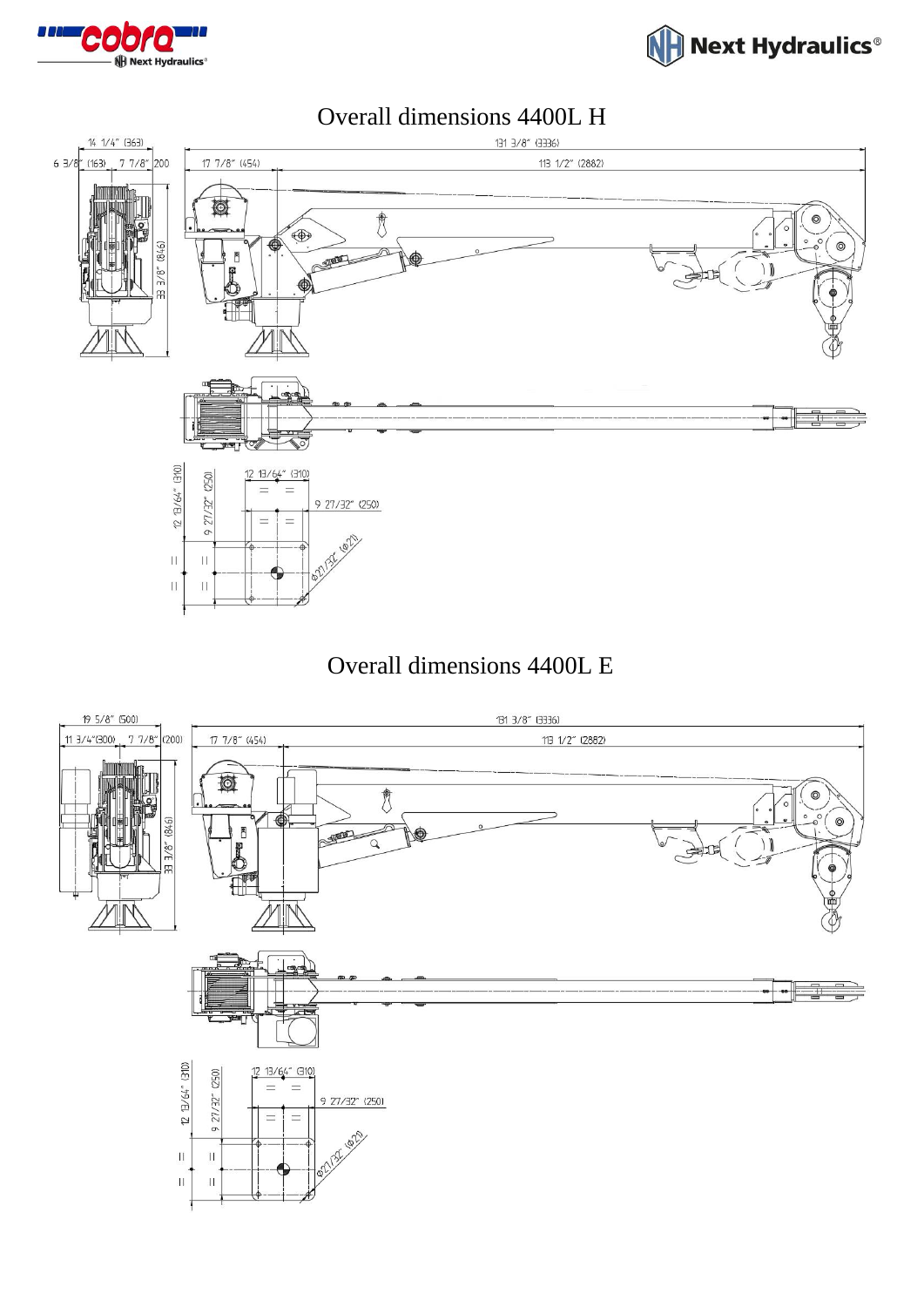



Load chart 4400L H/E

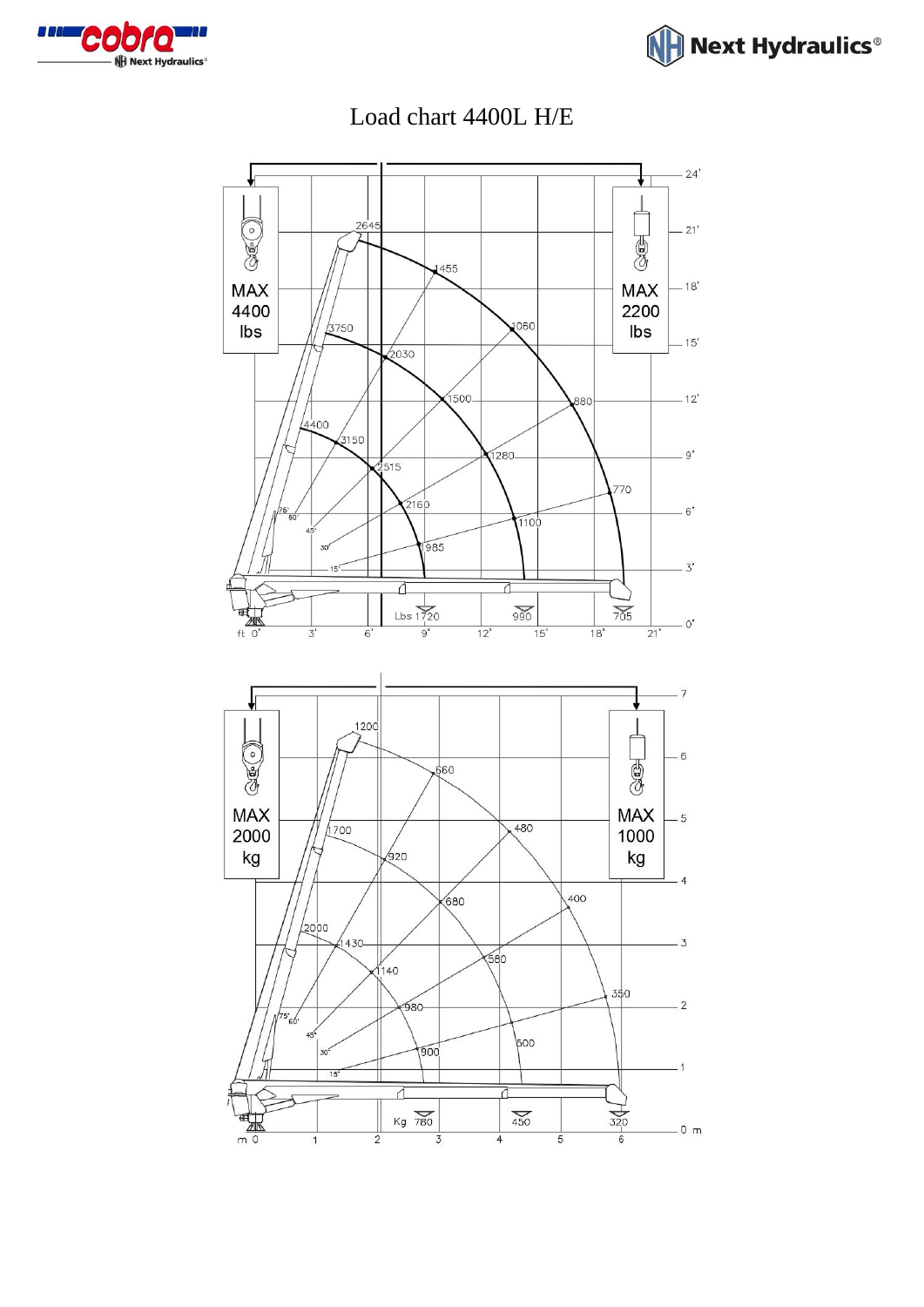

| $H$ Next Hydraulics $^\circ$ |  |  |
|------------------------------|--|--|

| <b>Next Hydraulics</b><br><b>Boretto R.E.</b>   | <b>CARATTERISTICHE TECNICHE</b><br><b>TECHNICAL DATA</b> |              |                              |
|-------------------------------------------------|----------------------------------------------------------|--------------|------------------------------|
| <b>CARATTERISTICHE TECNICHE</b>                 |                                                          |              | 4400 L H (20 feet)           |
| TECHNICAL DATA                                  |                                                          | <b>MODEL</b> |                              |
| MOMENTO DI SOLLEVAMENTO                         |                                                          | kNm          | 22                           |
| <b>CRANE RATING</b>                             |                                                          | ft.lbs       | 16000                        |
| NUMERO E TIPO SFILATE                           |                                                          |              | 1 HYDRAULIC + 1 MANUAL       |
|                                                 |                                                          | $N^{\circ}$  | <b>OR</b>                    |
| <b>EXTENSIONS TYPE</b>                          |                                                          |              | 2 HYDRAULIC                  |
| SFILAMENTO IDRAULICO/MECCANICO                  |                                                          | M            | $1.6 + 1.6$                  |
| MECHANICAL/HYDRAULIC EXTENSION                  |                                                          | ft           | $5'3'' + 5'3''$              |
| SBRACCIO TOTALE (dall'asse di rotazione)        |                                                          | m            | 6.030                        |
| HORIZONTAL REACH (from center line of rotation) |                                                          | ft           | $19'$ 9"                     |
| <b>SBRACCIO MINIMO</b>                          |                                                          | m            | 2.830                        |
| MINIMUM OUTREACH                                |                                                          | ft           | 9'3"                         |
| <b>ANGOLO DI ROTAZIONE</b>                      |                                                          |              |                              |
|                                                 |                                                          | $\circ$      | 400                          |
| <b>SLEWING ANGLE</b>                            |                                                          |              |                              |
| <b>COPPIA DI ROTAZIONE</b>                      |                                                          | kNm          | 2.2                          |
| <b>SLEWING TORQUE</b>                           |                                                          | ft.lbs       | 1600                         |
| ANGOLO DI ELEVAZIONE BRACCIO                    |                                                          |              |                              |
|                                                 |                                                          | $\circ$      | $-5^{\circ}$ / $+75^{\circ}$ |
| <b>BOOM ELEVATION ANGLE</b>                     |                                                          |              |                              |
| PORTATA OLIO CONSIGLIATA                        |                                                          | lt/min       | 10                           |
| <b>SUGGESTED OIL FLOW</b>                       |                                                          | U.S.gal      | 2.7                          |
| ALTEZZA MAX. DALLA BASE                         |                                                          | m            | 6.4                          |
| MAX. LIFTING HEIGHT FROM CRANE BASE             |                                                          | ft           | 21'0''                       |
| PRESSIONE MAX. ESERCIZIO                        |                                                          | bar          | 195                          |
| <b>MAX. WORKING PRESSURE</b>                    |                                                          | psi          | 2830                         |
| PESO GRU                                        |                                                          | kg           | 375                          |
| <b>CRANE WEIGHT</b>                             |                                                          | <b>lbs</b>   | 825                          |

| <b>SPECIFICHE ARGANO/WINCH SPECIFICATIONS</b>           |        |        |
|---------------------------------------------------------|--------|--------|
| PORTATA MAX ARGANO TIRO DIRETTO (al 1º strato)          | kg     | 1000   |
| WINCH SINGLE LINE CAPACITY<br>(1 <sup>st</sup> layer)   | lbs    | 2200   |
| PORTATA MAX ARGANO TIRO DIRETTO (al 3º strato)          | kg     | 880    |
| WINCH SINGLE LINE CAPACITY<br>3 <sup>rd</sup><br>layer) | lbs    | 1940   |
| VELOCITA DI SOLLEVAMENTO ARGANO                         | m/min  | 12     |
| PULL LINE SPEED (3rd Layer)                             | ft/min | 40     |
| <b>DIAMETRO FUNE</b>                                    | mm     | 8      |
| <b>ROPE DIAMETER</b>                                    | in     | 5/16"  |
| LUNGHEZZA FUNE                                          | m      | 30     |
| <b>ROPE LENGHT</b>                                      | ft     | 98'5'' |